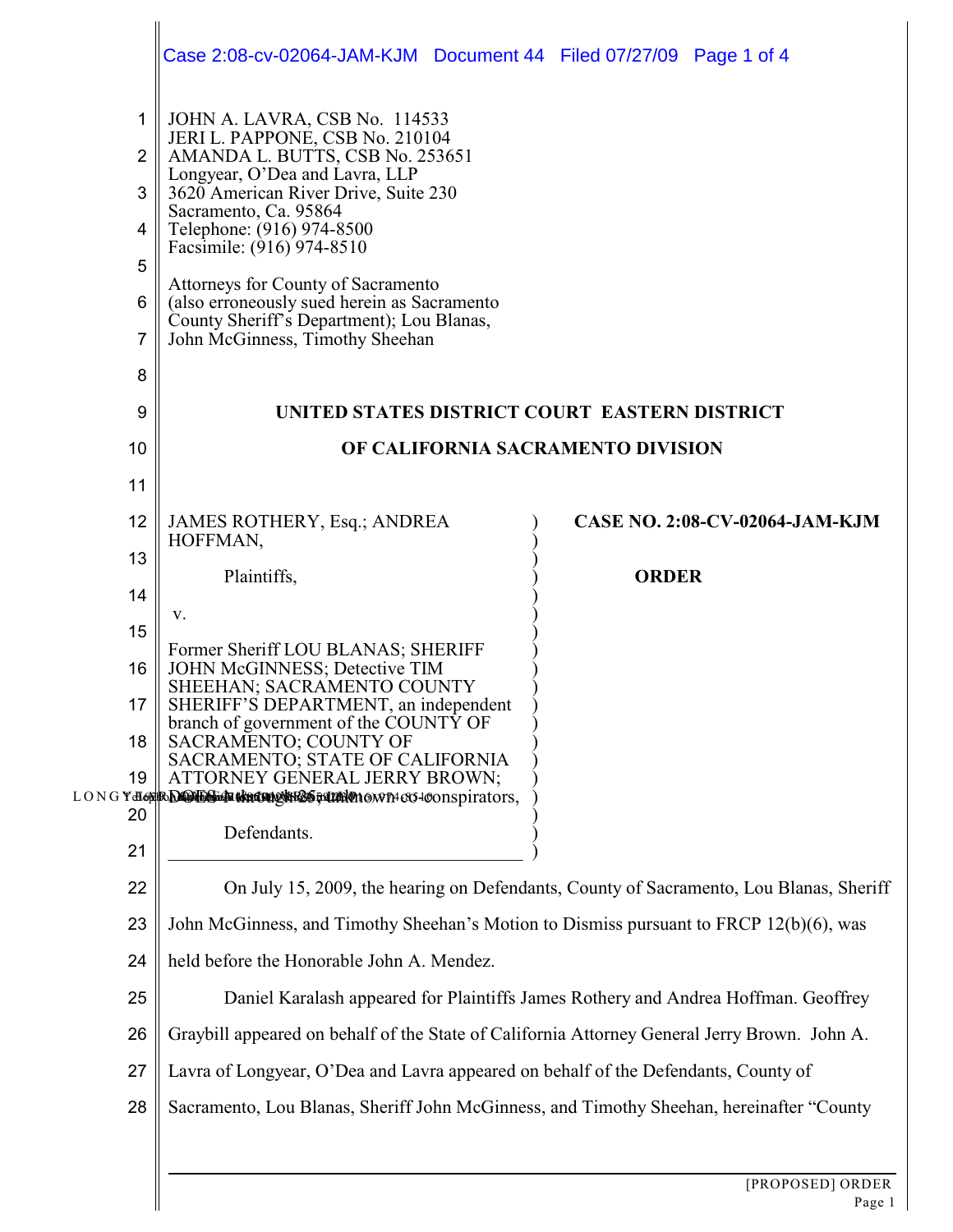1 Defendants".

2 3 4 After consideration of the Defendants' moving papers, Plaintiffs' opposition brief, and Defendants' reply brief, together with oral argument presented at the hearing, and good cause appearing therefore, the court hereby rules as follows:

5 6 7 8 9 The County Defendants' Motion to Dismiss the first claim for relief alleging violation of the RICO statute (18 U.S.C. §§1961-1968) is granted. Plaintiffs' complaint fails to state a claim upon which relief can be granted. The court hereby adopts the findings made at the time of the hearing as set forth in the transcript of the proceedings. Excerpts of the transcript are attached to this order as Exhibit 1, and incorporated herein.

10 11 The County Defendants' Motion to Dismiss the second claim for relief alleging a violation of Equal Protection Clause pursuant to 42 U.S.C. § 1983 is granted. Plaintiffs'

12 13 14 complaint fails to state a claim upon which relief can be granted. The court hereby adopts the findings made at the time of the hearing as set forth in the transcript of the proceedings. Excerpts of the transcript are attached to this order as Exhibit 1, and incorporated herein.

15 16 17 18 19<br>LONG **Y** do  $\lambda$ a Griel Raamen aks om Antarn E Ann 2300 (  $\lambda$  ) 974 -  $8510$  The County Defendants' Motion to Dismiss the third claim, brought under the First and Fourteenth Amendments pursuant to 42 U.S.C. § 1983 is granted. Plaintiffs' complaint fails to state a claim upon which relief can be granted. The court hereby adopts the findings made at the time of the hearing as set forth in the transcript of the proceedings. Excerpts of the transcript are attached to this order as Exhibit 1, and incorporated herein.

20 21 22 23 24 25 The County Defendants' Motion to Dismiss the fourth claim alleging violation of Second Amendment on the grounds that the denial of CCW permits violates Plaintiffs' right to bear arms under the Second Amendment, is granted. Plaintiffs' complaint fails to state a claim upon which relief can be granted. The court hereby adopts the findings made at the time of the hearing as set forth in the transcript of the proceedings. Excerpts of the transcript are attached to this order as Exhibit 1, and incorporated herein.

26 27 28 The County Defendants' Motion to Dismiss the fifth claim brought under the Privileges and Immunities Clause pursuant to 42 U.S.C. § 1983 is granted. Plaintiffs' complaint fails to state a claim upon which relief can be granted. The court hereby adopts the findings made at the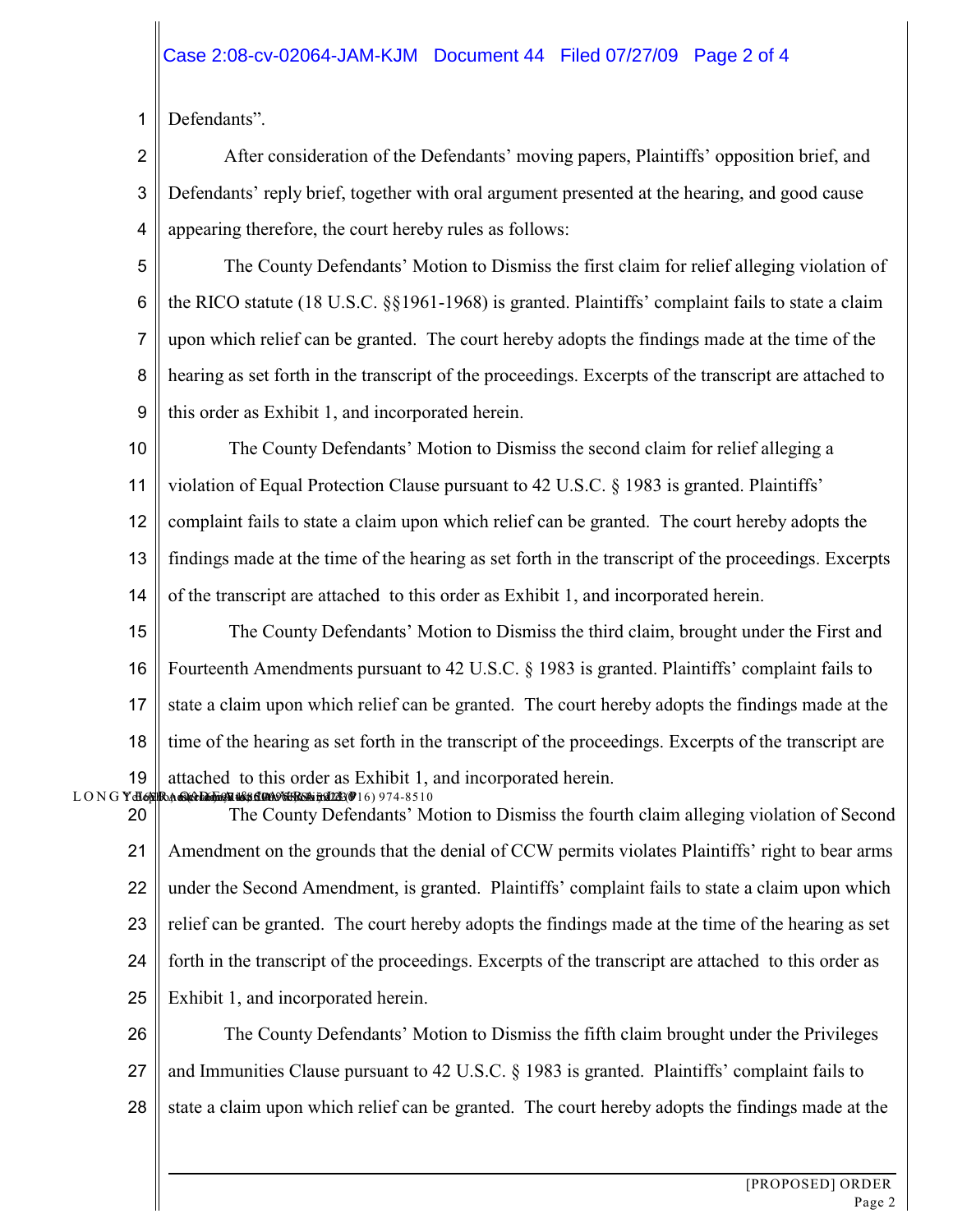## Case 2:08-cv-02064-JAM-KJM Document 44 Filed 07/27/09 Page 3 of 4

1 2 time of the hearing as set forth in the transcript of the proceedings. Excerpts of the transcript are attached to this order as Exhibit 1, and incorporated herein.

3 4 5 6 7 8 The County Defendants' Motion to Dismiss the sixth claim brought under Ninth and Fourteenth Amendments pursuant to 42 U.S.C. § 1983, alleging that those amendments provide a constitutional right to carry a concealed weapon, is granted. Plaintiffs' complaint fails to state a claim upon which relief can be granted. The court hereby adopts the findings made at the time of the hearing as set forth in the transcript of the proceedings. Excerpts of the transcript are attached to this order as Exhibit 1, and incorporated herein.

9 10 11 12 13 14 The County Defendants' Motion to Dismiss the seventh claim, which is purportedly a claim for injunctive relief and declaratory relief is granted. The declaratory and injunctive relief claim is not a separate claim for relief upon which relief may be based and therefore, Plaintiffs' complaint fails to state a claim upon which relief can be granted. The court hereby adopts the findings made at the time of the hearing as set forth in the transcript of the proceedings. Excerpts of the transcript are attached to this order as Exhibit 1, and incorporated herein.

15 16 17 18 The court further orders that this case, and each and every claim, be dismissed with prejudice and without leave to amend, for the reasons as set forth in both the Attorney General's and the County Defendants' briefs. There is no legal basis for the Plaintiffs' claims, and even if given the opportunity to amend, Plaintiffs would be unable to plead a legally cognizable

19<br>LONG Y<del>a</del>g 20  $\widehat{\mathcal{C}}$  an  $\widehat{\mathcal{C}}$  and  $\widehat{\mathcal{C}}$  and  $\widehat{\mathcal{C}}$  and  $\widehat{\mathcal{C}}$  and  $\widehat{\mathcal{C}}$  and  $\widehat{\mathcal{C}}$  if  $\widehat{\mathcal{C}}$  if  $\widehat{\mathcal{C}}$  if  $\widehat{\mathcal{C}}$  if  $\widehat{\mathcal{C}}$  if  $\widehat{\mathcal{C}}$  is in  $\widehat{\mathcal{C}}$  if  $\widehat{\mathcal{C}}$  is in complaint. The court finds this lawsuit to be almost frivolous, if not frivolous. There is no support in the law for this lawsuit. And even if the Court gave the Plaintiffs an opportunity to

21 22 23 amend, they would be unable to. These are all solid, well-founded legal reasons set forth in the defendants' briefs as to why this case should not go forward. This lawsuit is just a rehash of David K. Mehl, et al. v. Lou Blanas, et al., U.S. District Court for the Eastern District of

- 24 California, Civ. No. S03-2682 MCE KJM, and the findings and orders of Judge England from
- 25 that case are incorporated herein in full.
- 26  $/ /$
- 27  $/ /$
- 28 / / /